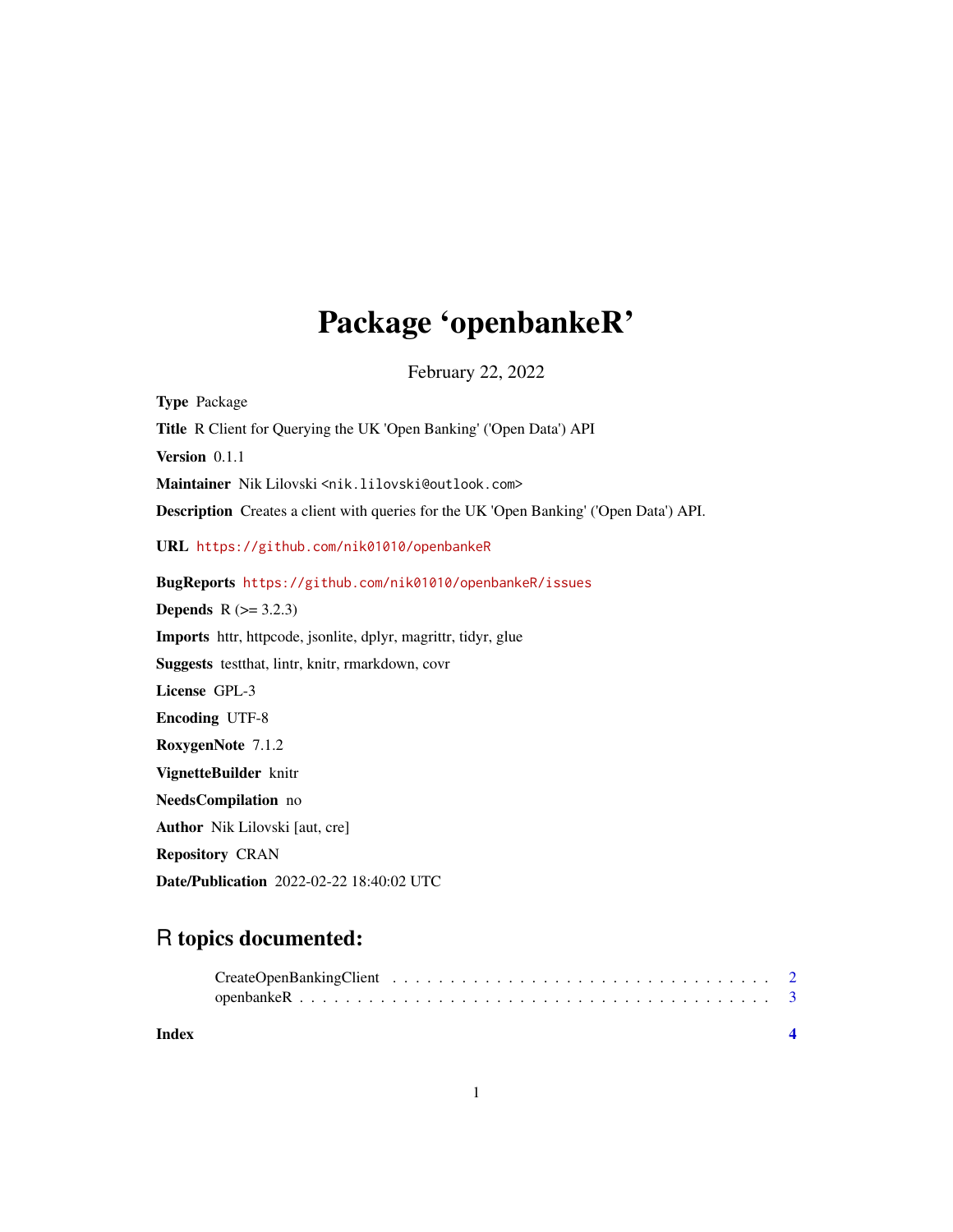```
CreateOpenBankingClient
```
*CreateOpenBankingClient*

#### Description

Creates a new Open Banking (Open Data) API client with convenient queries

#### Usage

```
CreateOpenBankingClient(
  bankDetails = "default",
  version = "latest",
  timeOutSeconds = 15
)
```
#### Arguments

| bankDetails | optional. Bank details list to use. When set to "default", the bank details will be<br>taken from the below URL: https://github.com/OpenBankingUK/opendata-api-<br>spec-compiled/blob/master/participant_store.json                                                                                                                                           |
|-------------|---------------------------------------------------------------------------------------------------------------------------------------------------------------------------------------------------------------------------------------------------------------------------------------------------------------------------------------------------------------|
|             | Otherwise, the user can provide a custom list of bank details.                                                                                                                                                                                                                                                                                                |
| version     | optional. Which version of the API to use. Defaults to "latest". When set<br>to "latest", the version used will be the latest available for the selected bank<br>and instrument. The latest available version information will be derived from<br>the bank details table above. Alternatively, the user can supply a manually set<br>version such as $v2.3$ " |
|             | timeOutSeconds optional. Number of seconds before a request times out. Defaults to 15 seconds                                                                                                                                                                                                                                                                 |

#### Value

Object of type OpenBankingClient with methods for querying the API

#### Available client fields

• BankDetails: The default table of bank details used to query the API.

#### Available client queries

- GetAvailableBanks: Get a list of banks that report the API.
- GetAvailableInstruments: Get a list of instruments reported via the API.
- GetRawData: Get raw data using the API for a given bank and instrument.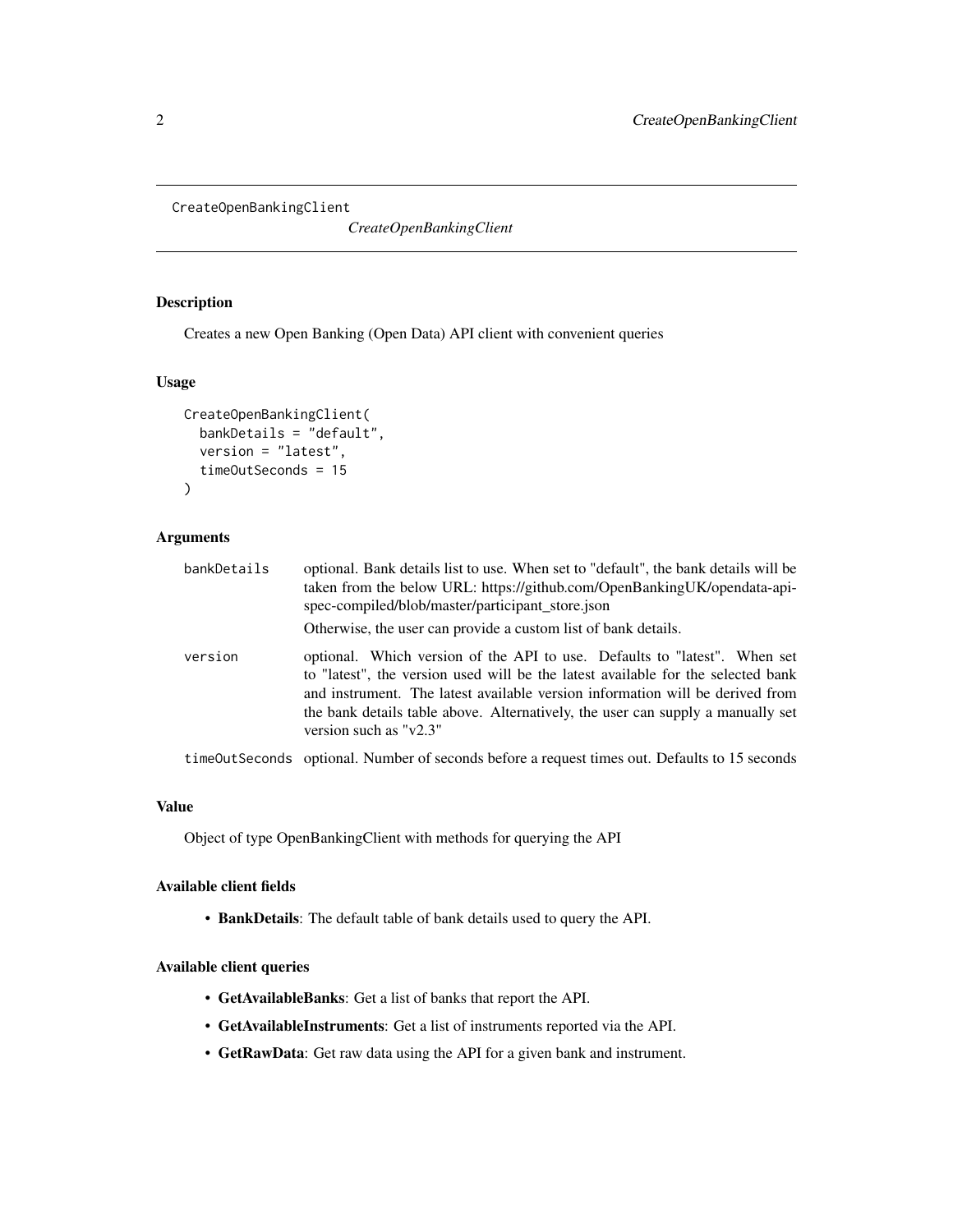#### <span id="page-2-0"></span>openbankeR 3

#### Examples

```
library(openbankeR)
openBankingClient <- openbankeR::CreateOpenBankingClient()
bankDetails <- openBankingClient$BankDetails
availableBanks <- openBankingClient$GetAvailableBanks()
availableInstruments <- openBankingClient$GetAvailableInstruments()
bankName <- "HSBC Group"
instrument <- "branches"
rawData <- openBankingClient$GetRawData(
 bankName = bankName,
  instrument = instrument
\mathcal{L}
```
openbankeR *openbankeR: a package for querying the UK Open Banking (Open Data) API*

#### Description

The openbankeR package provides two main features:

- Create an R client for the API
- Extract raw data from the API using convenient queries

#### Available functions

The available functions are:

• [CreateOpenBankingClient](#page-1-1): Creates a client for querying the API